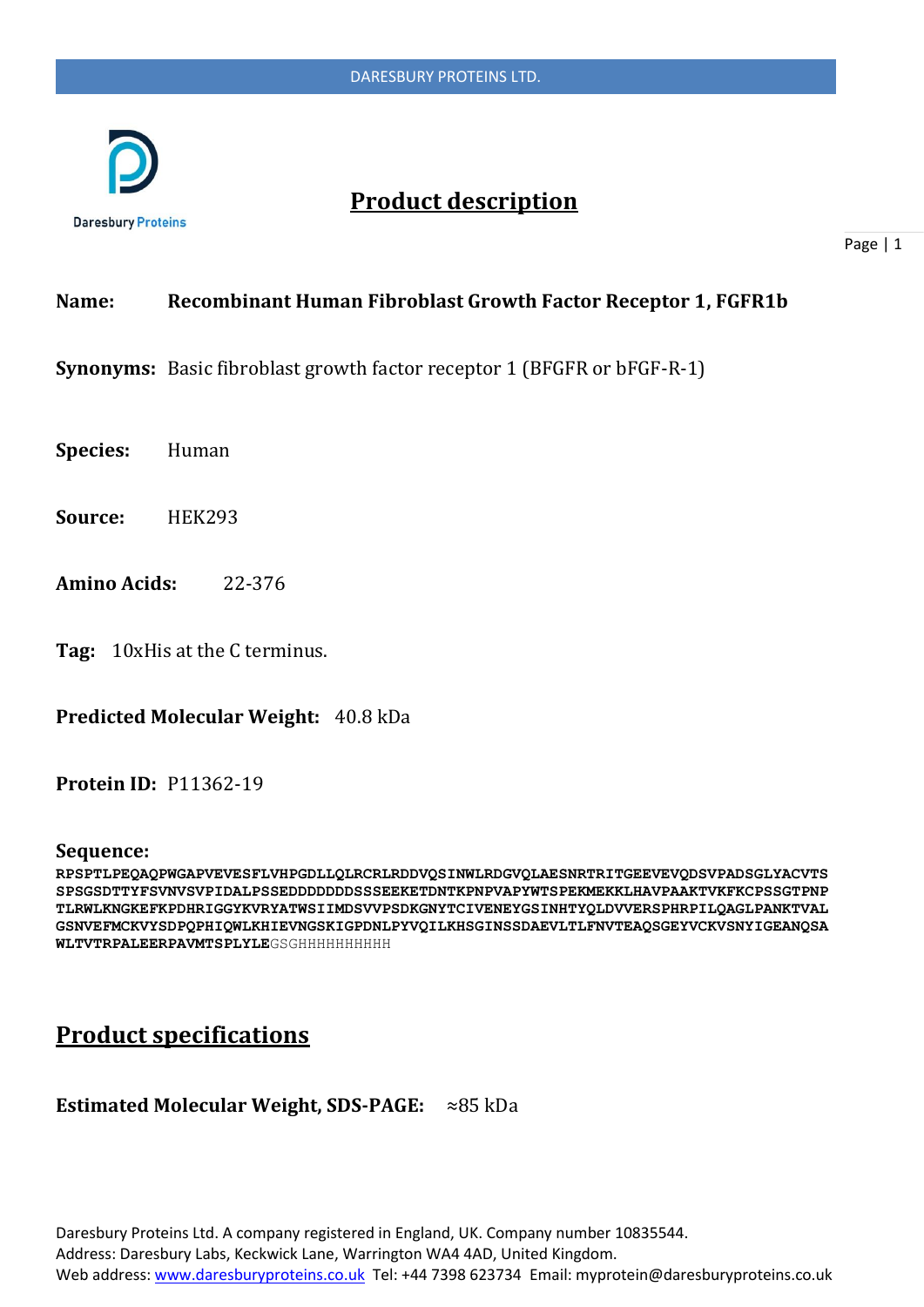**Grade & Purity:** >95% as estimated by SDS-PAGE stained with Instant Blue Stain (Expedeon).

Page | 2

| $245$ kDa $-$                |  |
|------------------------------|--|
| 190 kDa $-$                  |  |
| 135 kDa $-$                  |  |
| $100$ kDa $-$                |  |
| 80 kDa $-$                   |  |
| 58 kDa $-$                   |  |
| 46 kDa -                     |  |
| 32 kDa $-$                   |  |
| $\frac{25}{22}$ kDa $\equiv$ |  |
|                              |  |

Endotoxins: Less than  $0.1$  ng/ $\mu$ g (1 IEU/ $\mu$ g), as measured by LAL method.

**Formulation:** PBS 20% Glycerol

## **Shipping**

Product is shipped either on dry or wet ice. Upon receipt, store at -20°C to -70°C.

# **Product application and Storage**

**Storage:** The protein should be stored at -20°C to -70°C preferably in small aliquots to avoid repeated freeze-thaw cycles.

**Stability:** At least 12 months at -20°C to -70°C and at least 1 month at 2°C to 8°C.

### **Application Note: For research purposes only. Not for use in humans.**